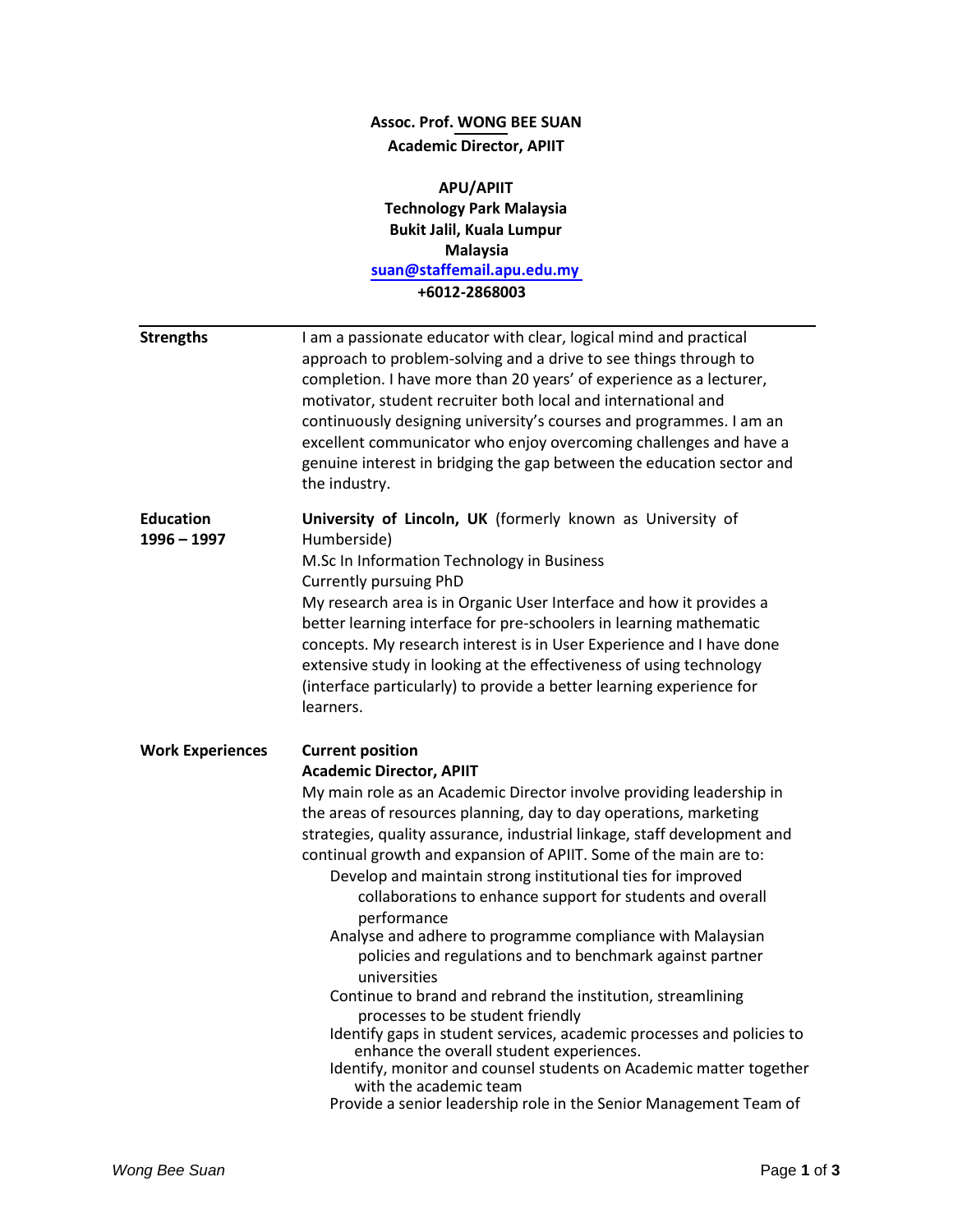|                                                               | the University<br>Collaborate with all schools within the University to encourage<br>communication, shared services and policy development across<br>schools<br>Strategise and implement marketing plan with students recruitment<br>team                                                                                                                                                                                                                                                                                                                                    |
|---------------------------------------------------------------|------------------------------------------------------------------------------------------------------------------------------------------------------------------------------------------------------------------------------------------------------------------------------------------------------------------------------------------------------------------------------------------------------------------------------------------------------------------------------------------------------------------------------------------------------------------------------|
| <b>Experience in</b><br><b>Erasmus Mundus</b>                 | I have had the opportunity to involve in Erasmus Mundus Joint Master<br>Degree (EMJMD) previously as I was the coordinator representing the<br>University. My main role was to create awareness for EMJMD among<br>students and to encourage & assist students in applying.                                                                                                                                                                                                                                                                                                  |
| Involvement in<br>recruitment of<br>international<br>students | I have had the opportunity to travel internationally to recruit<br>students from Kenya, Rwanda, Tanzania, Zambia, India, Mauritius,<br>China, Vietnam, Indonesia and others. I am well exposed to work<br>and communication with the recruitment agents as well as students<br>from various background. During the recruitment process, I am<br>expected to conduct seminar, workshop, talk to students at the<br>exhibition or at the local schools. I have supervised, mentored and<br>advised students in selecting their study options at our University in<br>Malaysia. |
|                                                               | In my years of service as an educator, I have either taught or<br>interacted with students from various countries namely the middle<br>eastern, Asia, central Asia, European and South America.                                                                                                                                                                                                                                                                                                                                                                              |
|                                                               | Personally, I have travelled extensively to countries mentioned<br>above and also to Japan, Korea, Turkey, UK, France, Germany, Italy,<br>Netherland, Portugal, Belgium, Australia and others. I have stayed<br>in UK and New Zealand for more than a year while pursuing my<br>Masters degree and PhD.                                                                                                                                                                                                                                                                      |
| <b>Kekuatan</b>                                               | Saya seorang pendidik yang bersemangat dengan fikiran yang logik dan praktikal                                                                                                                                                                                                                                                                                                                                                                                                                                                                                               |
|                                                               | pendekatan untuk menyelesaikan masalah dan dorongan untuk melihat perkara<br>yang perlu dilakukan selesai. Saya mempunyai pengalaman lebih dari 20 tahun<br>sebagai pensyarah, motivator, pelajar merekrut tempatan dan antarabangsa dan<br>terus merancang kursus dan program universiti. saya adalah komunikator yang<br>cemerlang yang menikmati mengatasi cabaran dan mempunyai minat sebenar<br>untuk merapatkan jurang antara sektor pendidikan dan industri ini.                                                                                                      |
| Pendidikan                                                    | University of Lincoln, UK (dahulunya dikenali sebagai University of                                                                                                                                                                                                                                                                                                                                                                                                                                                                                                          |
| 1996 - 1997                                                   | Humberside)<br>M.Sc In Information Technology in Business                                                                                                                                                                                                                                                                                                                                                                                                                                                                                                                    |
|                                                               | Sedang mengikuti PhD                                                                                                                                                                                                                                                                                                                                                                                                                                                                                                                                                         |
|                                                               | Bidang kajian saya adalah di antara muka pengguna organik dan<br>bagaimana menyediakannya                                                                                                                                                                                                                                                                                                                                                                                                                                                                                    |
|                                                               | antara muka pembelajaran yang lebih baik untuk pelajar prasekolah                                                                                                                                                                                                                                                                                                                                                                                                                                                                                                            |
|                                                               | dalam pembelajaran matematik<br>konsep. Minat kajian saya adalah dalam Pengalaman Pengguna dan                                                                                                                                                                                                                                                                                                                                                                                                                                                                               |
|                                                               | saya telah melakukannya<br>kajian yang luas dalam melihat keberkesanan penggunaan teknologi                                                                                                                                                                                                                                                                                                                                                                                                                                                                                  |
|                                                               |                                                                                                                                                                                                                                                                                                                                                                                                                                                                                                                                                                              |